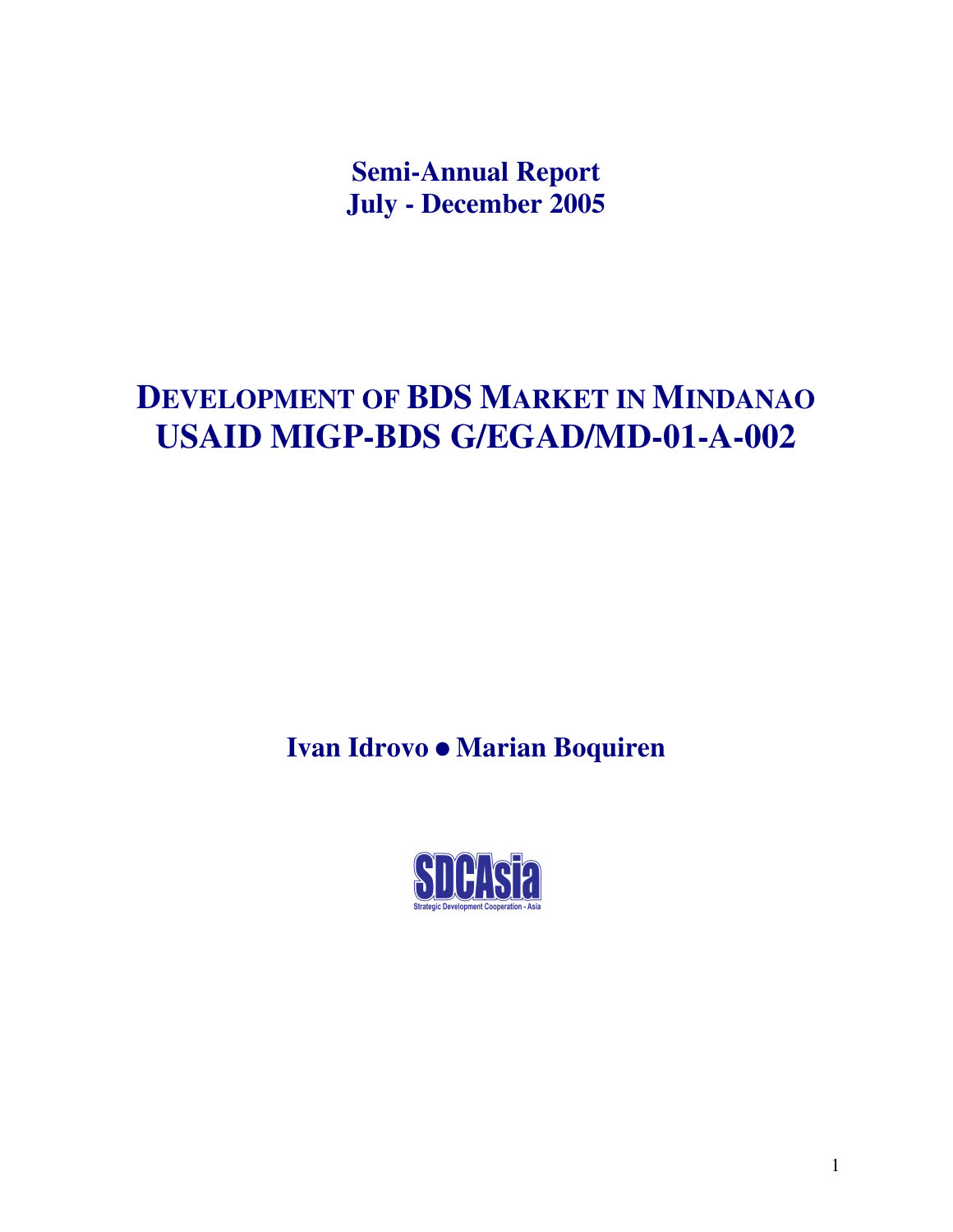# **SECTION 1: SUMMARY OF MAIN ACTIVITIES**

The project focuses on improving the economic activities of rural communities in the fruits and vegetables subsector, strengthening links in the value chains they participate, increasing and improving access and delivery of business and technical services throughout the chains, strengthening horizontal links among market players and promoting process and product quality standards. Project activities were focused in the following product areas: a) kaong (sugar palm)/NTFP; b) strawberry; c) mango; d) nipa palm; e) banana; and f) fresh fruits and vegetable - retail/open market.

Main activities conducted during the  $2<sup>nd</sup>$  semester 2005 were the following:

### MARKET RESEARCH/ASSESSMENT

- Study tours to progressive farms and processing plants initiated and paid primarily by the communities and their respective local government units. Project assisted in the identification of companies and places to be visited as well as introduction of the groups.
- Enterprise Management Team of the Agusan Local Government Unit trained on how to conduct a subsector assessment as part of the process of the preparation of a Provincial Enterprise Development Plan.
- Communities exposed to institutional markets and foreign buyers' requirements via participation in a trade fair. Trade fair participation was supported by the Local Government Unit to complement communities' investment. GEM also provided the mango group with a free booth during the Mango Congress.
- Selected community-based providers attended the National Fruit Congress to enhance knowledge on market trends and opportunities.
- Project arranged selling missions/sales call by community-based marketing teams to key supermarkets in Davao City. Aside from making them more conscious of the stringent market requirements as well as enhance their marketing skills, two communities were able to generate orders from the supermarkets.
- SDCAsia was selected as the most outstanding enterprise development provider by the Philippine Marketing Excellence Inc.

### STRENGTHENING OF HORIZONTAL AND VERTICAL LINKAGES

• Hands-on demonstration for local government enterprise development staff on brokering marketing agreements between exporter/processing community without taking as well as on how and where to get information on market opportunities. The linkage, which was part of the training activity, also paved the rebirth of the banana community in CARAGA who for almost one year were selling to the local market at marginal prices because of the stoppage of orders from their only buyer who was dependent mainly on the China market. This also demonstrated to the lead firm in the community the disadvantages of being too dependent on one buyer and the need for continuous scouting of market opportunities and how to do these at low-cost. To date, the communities are linked to two exporters with monthly orders of two containers of first fry banana chips.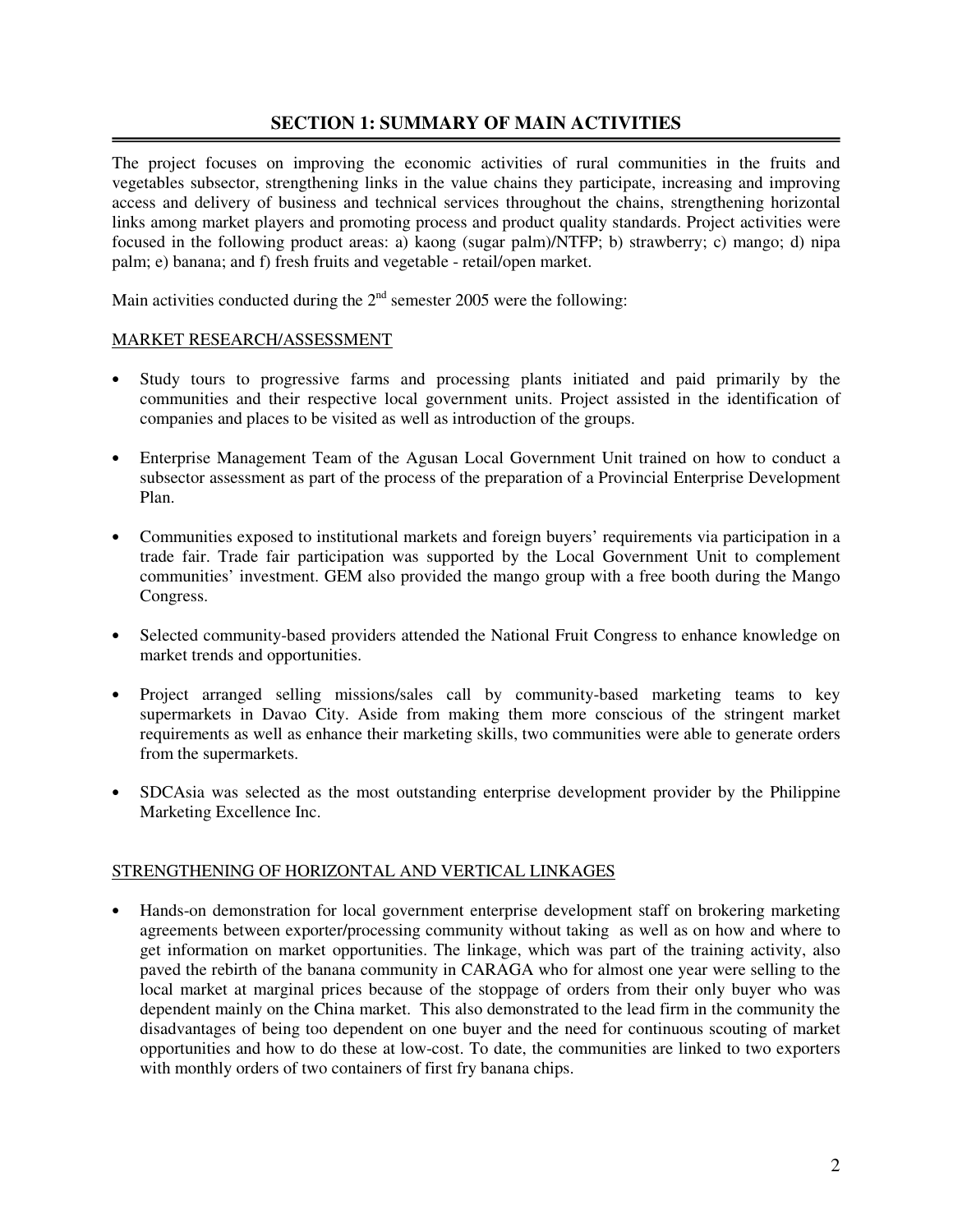- Support to continuing organizational development process of communities via a BDS provider through socialized scheme combined with some marketing and financial services.
- Hands-on training for community leaders on simplified strategic planning and team building activities.
- Hands-on training for community-based providers on visual merchandising, customer relations, and negotiation with buyers particularly during trade fairs. Local government units and agencies provided marketing support to communities such as trade fair participation and conduct of selling missions. Many of the communities also join on their own bazaars and trade fairs especially those within their locality and province.
- Tri-media promotional support for community-based enterprises as ''soft mechanism" of linking latter to buyers. To date, buyers generally seek the communities themselves especially those who have been assisted by the project during the last three years. Negotiations are handled by the traders/communities themselves. They approach the project team when they require info on buyer's reputation and track record.

# Developing Support Markets

- Billboards and tri-media press releases (program and community initiatives) on community-based providers. Community-based providers now increasingly being tapped by other cooperatives and big companies to conduct training. Project team provided guidance during the first training conducted by community-based providers to big companies and in the definition of delivery scheme (e.g., 1<sup>st</sup> day at the community plant and the subsequent days at the company's plants). This scheme also provided the community trainors exposure on working with modern plants. The relatively big companies appreciate the community-based trainors because of their practical approaches which are in line with the learning aptitude of their workers and the generally low-cost GMP implementation.
- Together with communities, hosted study missions and orientations (LGUs, people's organizations, individual enterprises) on common service facilities and project sites. Common service facilities managed by communities have now become model sites for community-based processing and increasingly becoming popular destinations of producers' groups and LGUs for local study tours. City-based enterprises also use the common service facilities for production augmentation and R and D. The bigger enterprises sometimes provide additional small equipment.
- Conducted trainors' training on dried mango processing cum GMP. Informal training and coaching on proper banana chips production cum GMP provided to community-based lead firms.
- Introduced Agusan del Sur LGU to concept of BDS market development and financial viability schemes.

### Enabling Environment

• Assisted the Quality Policy Committee and the vendors association in the drafting of the following resolutions: a) incentives for TK accredited vendors in the form of 'special window for business renewal'; b) TK implementation for the whole public market and integration in the Public Market Code; and c) TK to be part of the regular program of the City Enterprise Development unit of Panabo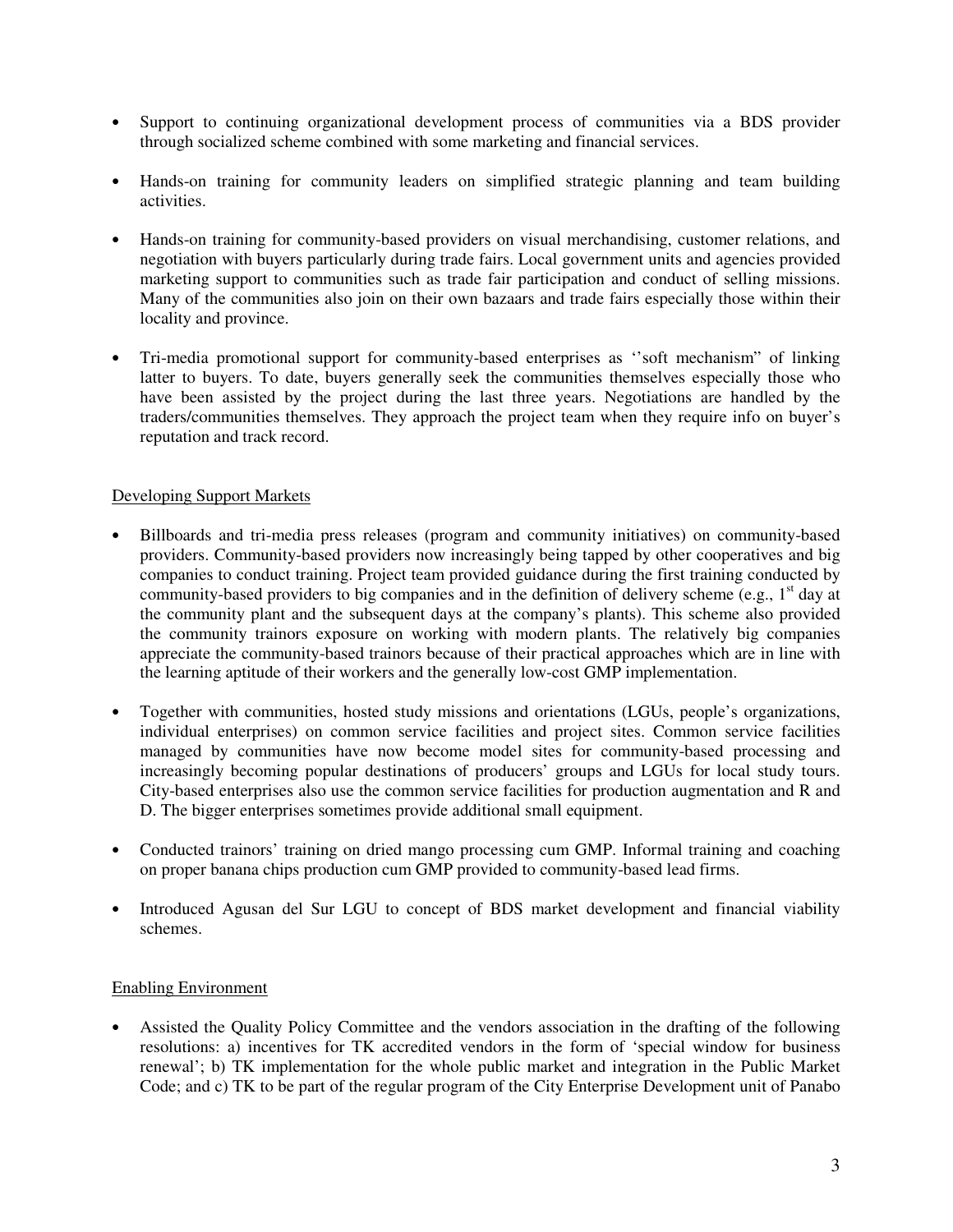LGU with the corresponding budget allocation. d) LGU has integrated the TK certified area as a tourism site to be visited by other local and foreigners visitors.

- Assisted communities in advocating for improved physical infrastructure support from LGU (e.g., farm-to-market roads, waste management facilities, etc.). Primarily, advocacy was built on the achievements and economic and social benefits of the collective ventures to the communities and to the province and the ways that LGU can effectively support these businesses. Soft mechanisms also were set-up such as billboards designed to inform buyers and, at the same time, build ownership of the venture among public and private stakeholders. The following LGU commitments were generated:
	- Budget allocation for road construction to mango communities from main highway
	- Budget allocation for strawberry common service facilities
	- Support for promotion activities
- Supported One Town, One Product Program of the government
	- Surigao del Norte: Nipa Palm Rhum selected as the model One Town, One Product Program of CARAGA region
	- Digos Davao del Sur: Mango Year ender Best Product Quality Award (National Award)
	- Banana Bukidnon and Agusan del Sur facilitated take-off of program
- Facilitated the development and adoption of the Agusan del Sur Provincial Enterprise Development Plan. The PEDP framework for 2006-08 combined the strengths of: a) subsector/value chain development; and b) BDS market development. Training and coaching were also provided to enterprise management team in the preparation of business plans for public enterprises with selffinancing as the overarching theme.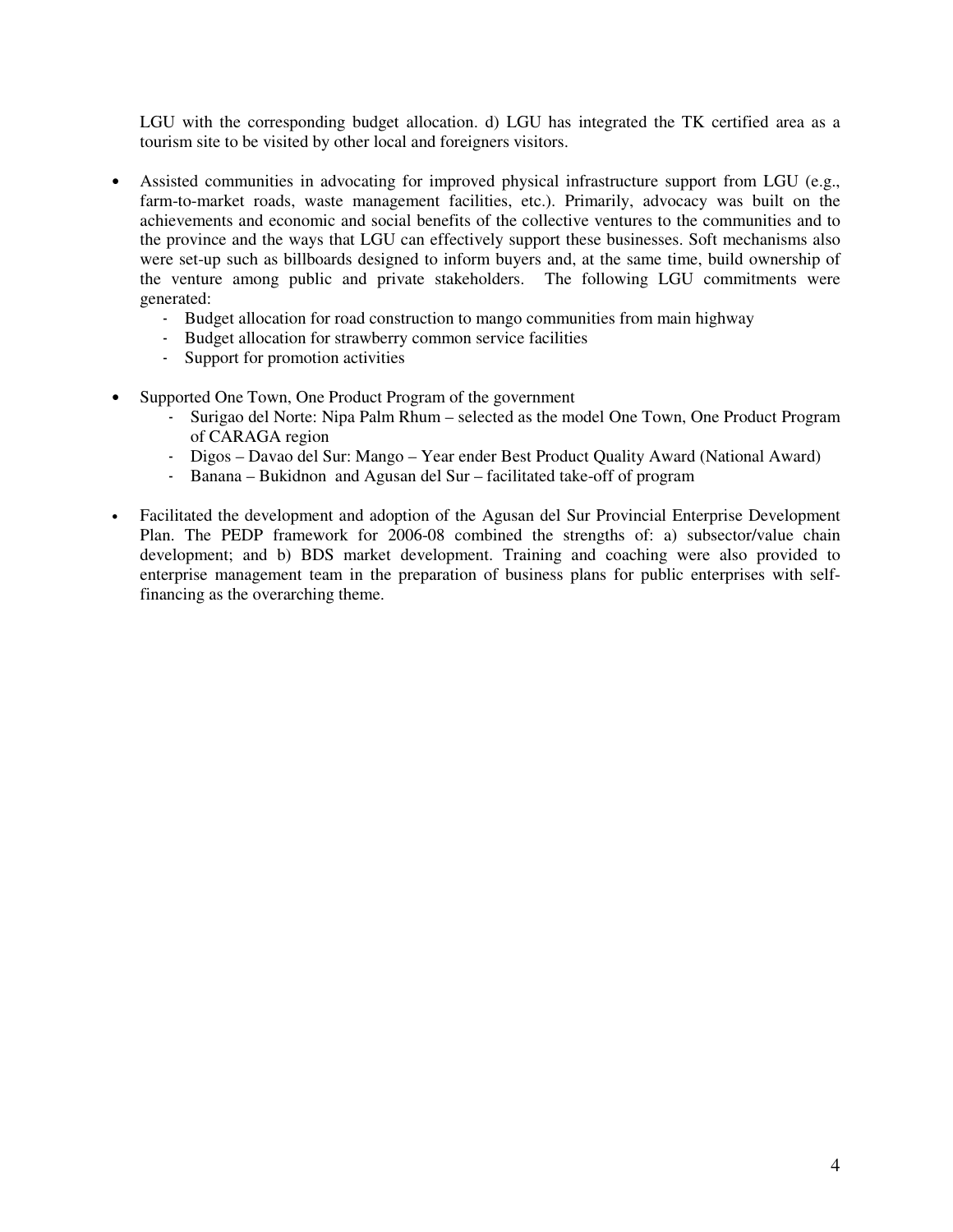# **SECTION II: PROGRESS ON PERFORMANCE TARGETS**

| <b>Assessing the Market For Goods and Services (Final Sales)</b> |                       |                       |  |
|------------------------------------------------------------------|-----------------------|-----------------------|--|
| <b>INDICATORS</b>                                                | <b>JAN - JUN 2005</b> | <b>JUL – DEC 2005</b> |  |
| <b>Market Level</b>                                              |                       |                       |  |
| Annual Value of Sales (US\$)                                     | No updated statistics | No updated statistics |  |
| <b>Program Level</b>                                             |                       |                       |  |
| Annual Value of Sales (US\$)                                     | No updated statistics | No updated statistics |  |
|                                                                  |                       |                       |  |

| <b>Assessing the Development of BDS Market</b> |                                                                                       |                |                |  |  |
|------------------------------------------------|---------------------------------------------------------------------------------------|----------------|----------------|--|--|
|                                                | <b>INDICATORS</b><br><b>JAN - JUN 2005</b><br><b>JUL - DEC 2005</b>                   |                |                |  |  |
|                                                | <b>Market Level</b>                                                                   |                |                |  |  |
| 3.                                             | <b>Total No. of Providers by Service</b>                                              |                |                |  |  |
| a.                                             | Common Service cum Training Facilities                                                | 9              | 9              |  |  |
| b.                                             | Big Brother/Subcontracting (Community Ent)                                            | 35             | 38             |  |  |
| c.                                             | Product Dev/Production/ Quality Control                                               | 137            | 138            |  |  |
| d.                                             | <b>Good Manufacturing Practices</b>                                                   | 185            | 188            |  |  |
| e.                                             | Merchandising/Distribution Services<br>(community/micro products)                     | 22             | 25             |  |  |
| f.                                             | Agri-based Services                                                                   | 50             | 50             |  |  |
| g.                                             | Packaging Materials                                                                   | 6              | 6              |  |  |
| h.                                             | <b>Quality Seal Services</b>                                                          | 19             | 19             |  |  |
| i.                                             | Organizational Dev                                                                    | $\overline{4}$ | 5              |  |  |
| j.                                             | Package/Label Design                                                                  | $\mathbf{1}$   | $\overline{2}$ |  |  |
| k.                                             | Community-based Potable Water Delivery                                                | $\mathbf{1}$   | $\mathbf 1$    |  |  |
| 1.                                             | Strawberry seedlings                                                                  | $\mathbf{1}$   | $\mathbf 1$    |  |  |
|                                                | <b>Program Level</b>                                                                  |                |                |  |  |
| 4.                                             | <b>Total No. of Providers Participating in</b><br><b>Program by Service</b>           |                |                |  |  |
| a.                                             | Common Service cum Training Facilities                                                | 5              | 5              |  |  |
| b.                                             | <b>Big Brother/Subcontracting</b>                                                     | 18             | 20             |  |  |
| c.                                             | Production and Quality Control Processes                                              | 132            | 135            |  |  |
| d.                                             | <b>Good Manufacturing Practices</b>                                                   | 180            | 185            |  |  |
| e.                                             | Merchandising/Distribution Services                                                   | 8              | 10             |  |  |
| f.                                             | <b>Agri-based Services</b>                                                            | 43             | 43             |  |  |
| g.                                             | Packaging Materials                                                                   | $\overline{2}$ | $\overline{2}$ |  |  |
| h.                                             | <b>Quality Seal Services</b>                                                          | 18             | 18             |  |  |
| i.                                             | Organizational Dev                                                                    | $\mathbf{1}$   | $\mathbf 1$    |  |  |
| j.                                             | Package/Label Design                                                                  | 1              | 1              |  |  |
| k.                                             | Potable Water Delivery                                                                | 1              | 1              |  |  |
| 1.                                             | Strawberry seedlings                                                                  | 1              | $\mathbf{1}$   |  |  |
| 5.                                             | <b>Total No. of Firms Acquiring BDS from</b><br>program supported providers (multiple | 2057           | 2539           |  |  |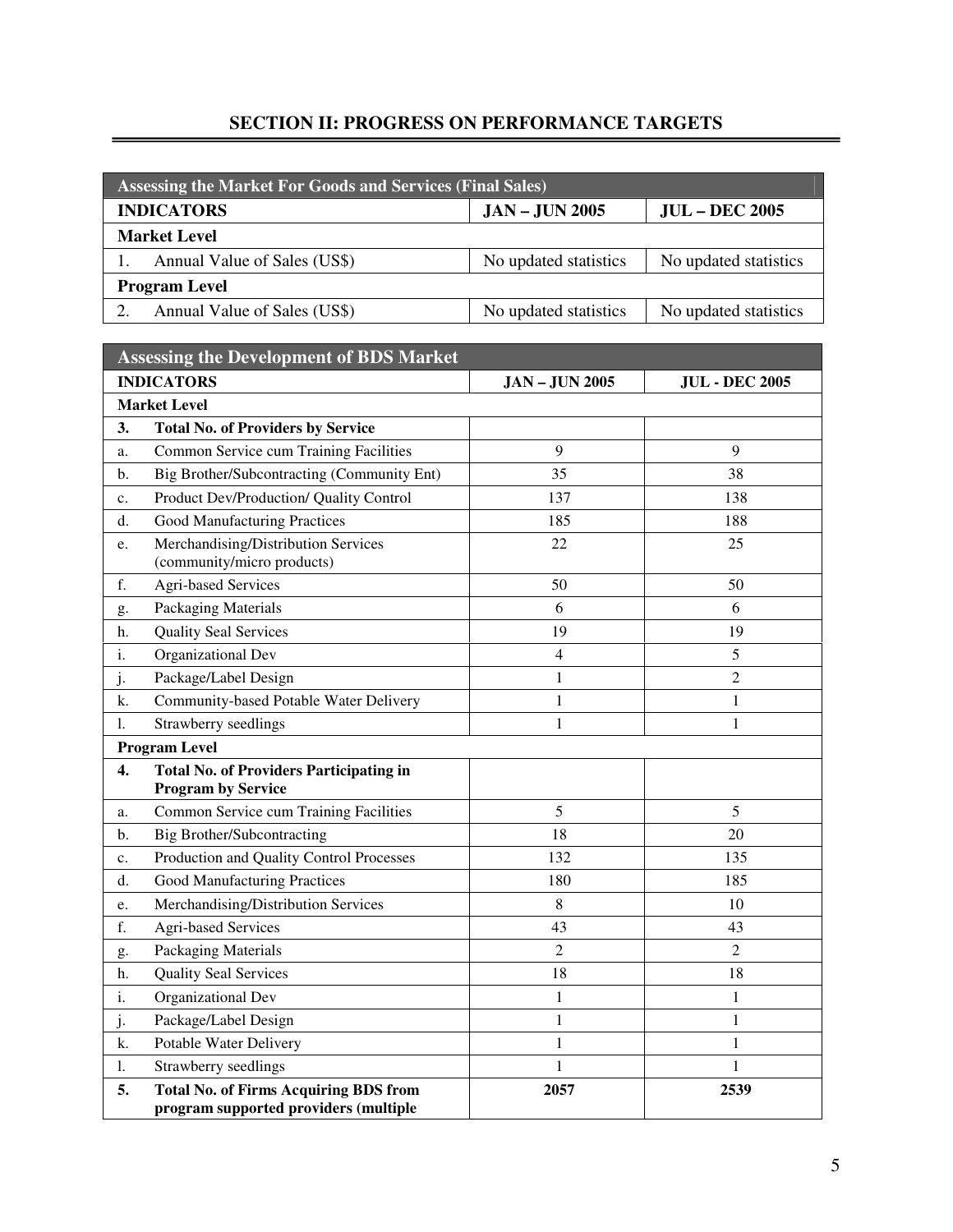|                | <b>Assessing the Development of BDS Market</b>                                                                |                                                |                  |
|----------------|---------------------------------------------------------------------------------------------------------------|------------------------------------------------|------------------|
|                | services)                                                                                                     |                                                |                  |
| a.             | Common Service cum Training Facilities                                                                        | 385                                            | 651              |
| $\mathbf{b}$ . | <b>Big Brother/Subcontracting</b>                                                                             | 1131                                           | 1919             |
| c.             | Production and Quality Control Processes                                                                      | 139                                            | 262              |
| d.             | <b>Good Manufacturing Practices</b>                                                                           | 270                                            | 365              |
| e.             | Merchandising/Distribution Services                                                                           | 9 collective/ 2 ind                            | 9 collective     |
| f.             | <b>Packaging Materials</b>                                                                                    | 6 collective                                   | 9 collective     |
| g.             | <b>Agri-based Services</b>                                                                                    | 223                                            | 275              |
| h.             | <b>Quality Seal Services</b>                                                                                  | 170                                            | 182              |
| i.             | Organizational Dev                                                                                            | 200                                            | 9 collective     |
| j.             | Package Design                                                                                                | 3                                              | 5                |
| k.             | Potable water delivery                                                                                        | 100                                            | 105              |
| 1.             | Strawberry seedlings                                                                                          | 59                                             | 75               |
| 6.             | Number of micro enterprises acquiring BDS                                                                     | 2057                                           | 2350             |
|                | from program supported providers                                                                              |                                                |                  |
| 7.             | Micro enterprises as % of total firms                                                                         | 100%                                           | 99.72%           |
| 8.             | No. of woman-owned micro enterprises<br>acquiring BDS from program supported<br>providers (multiple services) | 1195                                           | 1140             |
| a.             | Common Service cum Training Facilities                                                                        | 176                                            | 310              |
| b.             | <b>Big Brother/Subcontracting</b>                                                                             | 487                                            | 727              |
| c.             | Product Dev/Production/Quality Control                                                                        | 93                                             | 56               |
| d.             | Good Manufacturing Practices                                                                                  | 210                                            | 240              |
| e.             | Merchandising/Distribution Services                                                                           | 8 collective ent                               | 9 collective ent |
| f.             | Packaging Materials                                                                                           | 5 collective ent                               | 9 collective ent |
| g.             | <b>Agri-based Services</b>                                                                                    | 141                                            | 261              |
| h.             | <b>Quality Seal Services</b>                                                                                  | 142                                            | 152              |
| i.             | Organizational Dev                                                                                            | 135                                            | 9 collective     |
| j.             | Package Design                                                                                                | $\overline{2}$                                 | 2                |
| k.             | Potable water delivery                                                                                        | 70 households<br>(based on name of<br>account) | 75 households    |
| 1.             | Strawberry seedlings                                                                                          | 19                                             | 10               |
| 9.             | Woman-owned enterprises as % of total<br>microenterprises                                                     | 58%                                            | 45%              |

| <b>Assessing the BDS Provider</b>                   |                                                                        |                  |                       |
|-----------------------------------------------------|------------------------------------------------------------------------|------------------|-----------------------|
|                                                     | <b>INDICATORS</b>                                                      | $JAN - JUN 2005$ | <b>JUL – DEC 2005</b> |
| 12.                                                 | <b>BDS</b> Providers' Profitability                                    | $30 - 40\%$      | 30%                   |
| Assessing the Impact on the Micro Enterprise Client |                                                                        |                  |                       |
|                                                     | <b>INDICATORS</b><br><b>JUL - DEC 2004</b><br><b>JAN - JUN 2005</b>    |                  |                       |
| 13.                                                 | Annual value of sales by micro enterprises<br>participating in program | 1,209,503        | 1,611,879             |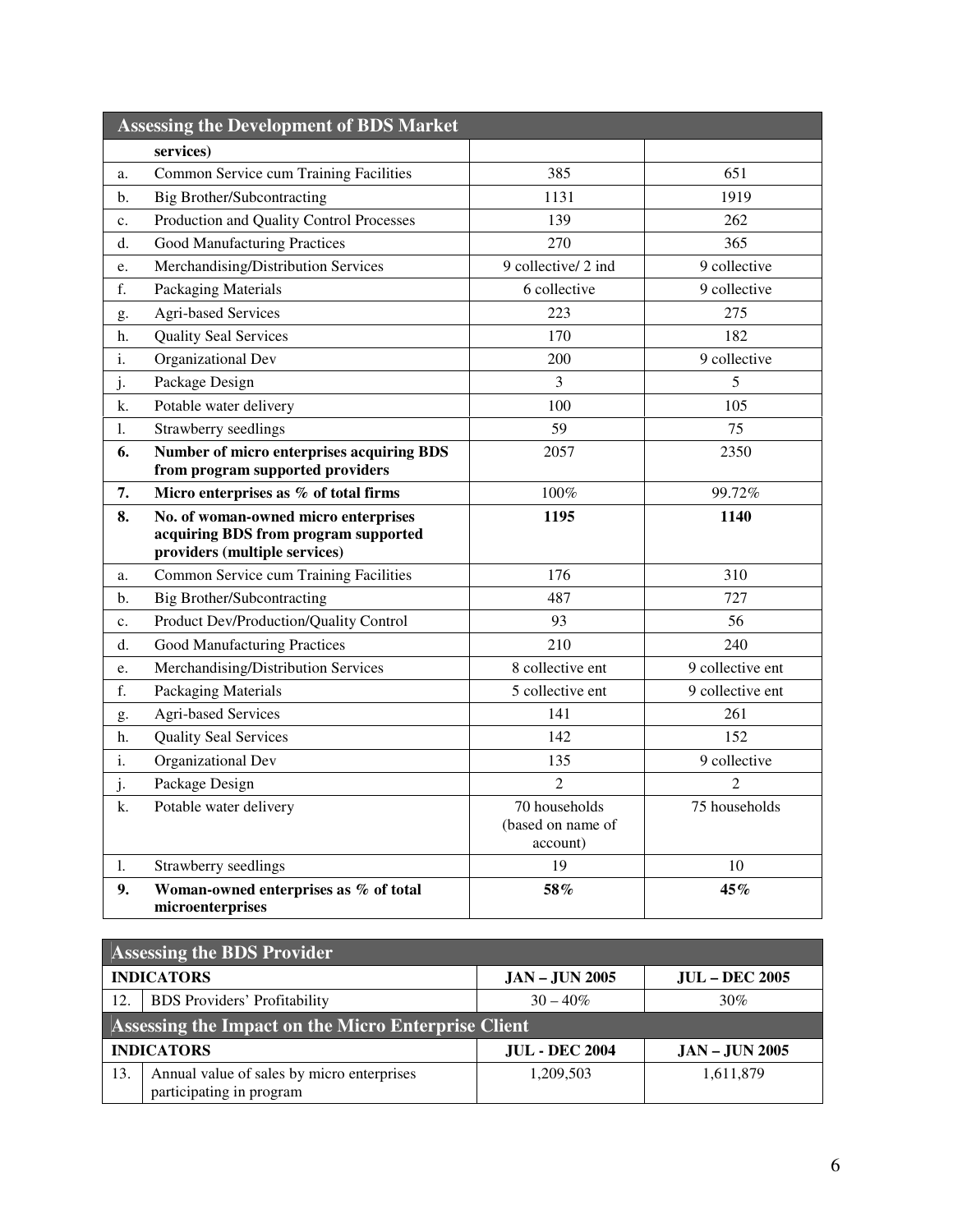| 14. | Micro enterprise client satisfaction   | About 70% reported<br>increased income/ stable sales | Big companies availing of<br>services of community-based<br>providers reported that training<br>services are very good |
|-----|----------------------------------------|------------------------------------------------------|------------------------------------------------------------------------------------------------------------------------|
| a.  | Common Service cum Training Facilities | 100% repeat clients                                  | 100% repeat clients                                                                                                    |
| b.  | Big Brother/Subcontracting System      | 100% repeat clients                                  | 100% repeat clients                                                                                                    |
| c.  | <b>Basic Production Processes/GMP</b>  | Referral                                             | Referral                                                                                                               |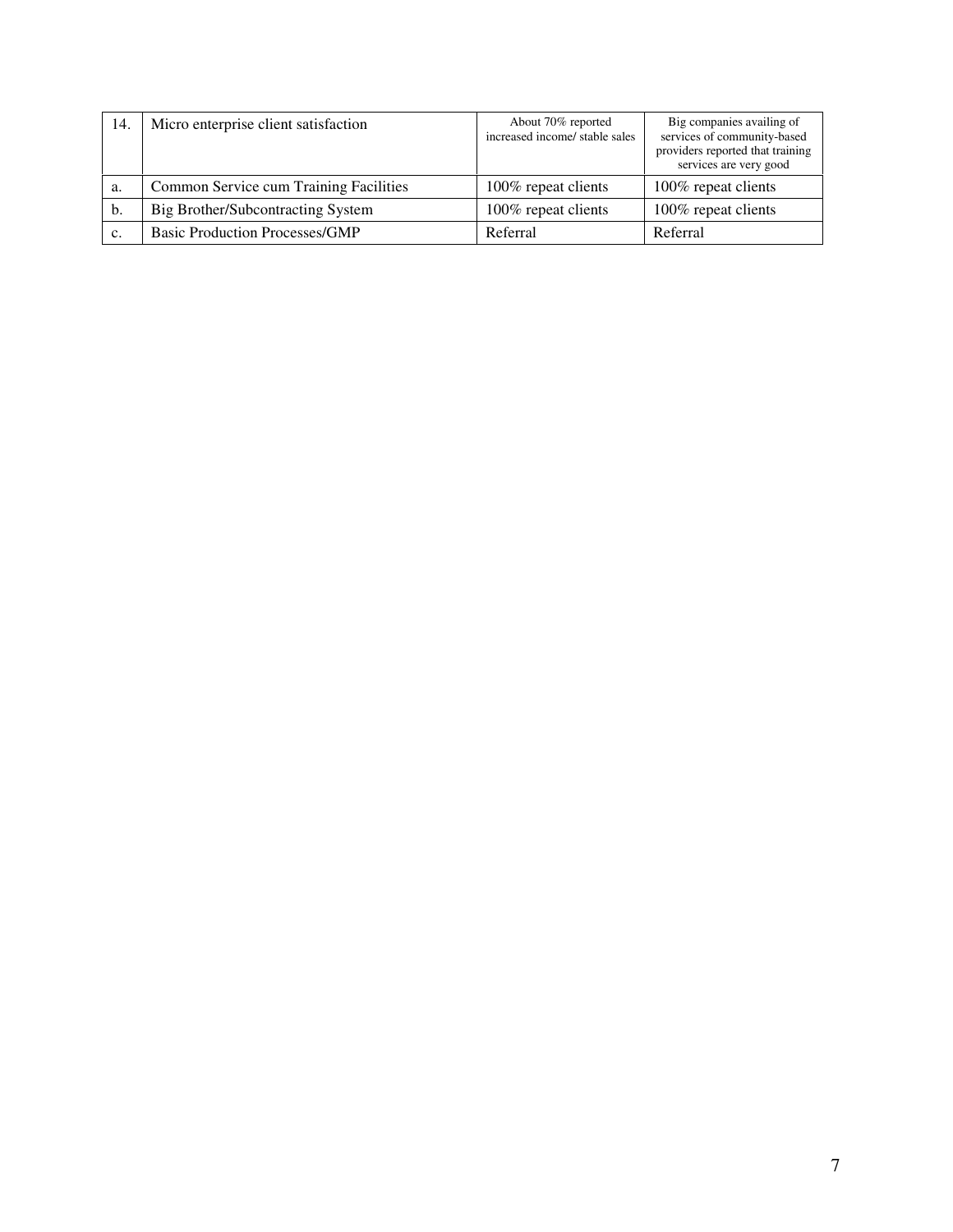• It takes some time before LGUs are able to concretely translate commitments into actions (especially those requiring financial outlay) because of bureaucracy and the lengthy approval process. Likewise, changing the mindset of LGUs especially with regards to public investment priorities involve effecting a paradigm shift which require extensive knowledge and skills upgrading.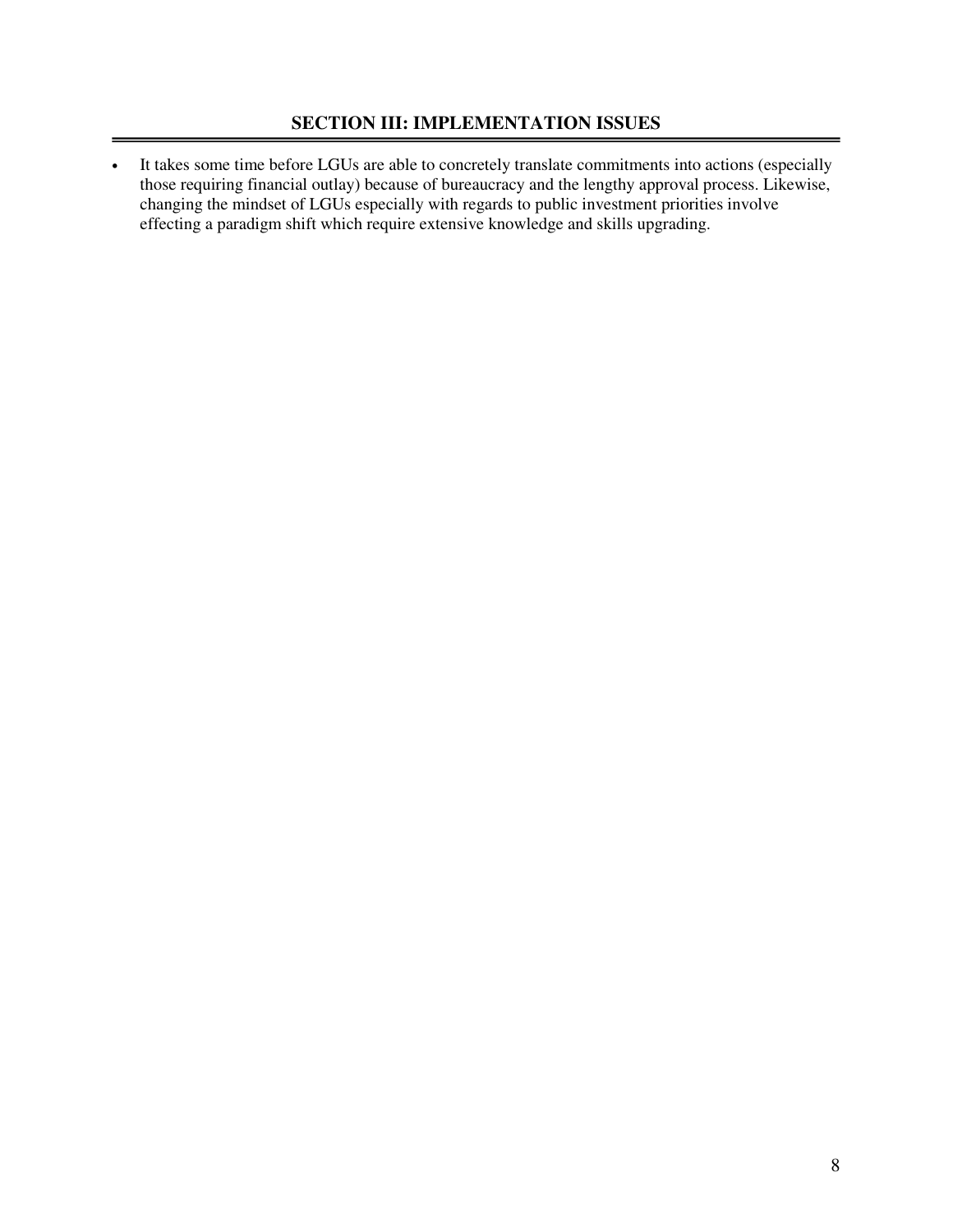### **A. Strategies for Integrating Poor into Mainstream Market**

- For the poor to improve their share of the value chain, they need to perform more functions (technical and business) in the supply of products to consumers. Ability of the poor to perform these added functions depends on their access to supporting markets and on whether self-managed collective initiatives can be developed. Community-based BDS system has demonstrated its relevance and importance to reduce the gaps between the poor and the mainstream market players, by contributing to a better and more consistent self-confidence of the micros. Aside from enabling communities to develop capacity and capability to meet market requirements, the community-based providers are also being tapped by big companies to provide training for their own workers or to assist in improving their production systems to be more consistent with the local areas.
- Field visits to a big companies opens more opportunities for micro entrepreneurs to understand how the market system woks and leads the economic development of a geographic area or value chain
- Policies, laws, and regulations related to enterprise/economic development to the extent possible should be framed with explicit recognition and supportive of the informal economy since most of the players in the rural area operate in this sector.
- Food insecurity is a major constraint to market participation. As such, in many cases, it is important to first stabilize livelihood activities while simultaneously gradually improve their readiness for participation to bigger markets. Reduction of the risk via product diversification as a means of sustainability in a long term has demonstrated to be a key strategy. Likewise, it promotes a mindset for their own development and consequently linkage with the mainstream markets

### **B. Strategies for Reaching Downmarkets**

- Willingness to pay in cash or in-kind for the services developed and transferred to the poor only can be reached if its impact can be measured via increasing on their sales and incomes
- The Provincial Government can assist in mitigating the dependency of poors on BDS provided and financed by the government by assisting in creating better market conditions. It can also have an important part to play in ensuring that legislative framework allows for competition in the service market while providing appropriate safeguards at various levels.
- In cases where the LGU decides to take a direct provision role either through its public enterprises or line agencies, the rationale for such action should be clear and, at the outset, there should be an explicit plan for sustainability. Experience indicates that it is important that a public enterprise or a business development service offered by the provincial government through its line offices at the outset has to be established and operated in a business-like manner. Likewise, a public enterprise that is more inclined towards the social approach would have difficulties in effecting a transactional relationship with their target clients and in fully adopting the business-like principles.
- In many instances, the local governments take a lead role in the delivery of services on the basis that there is there is a wider "public good" character to these (e.g., the poor in particular will be excluded if government does not provide directly). However, some caution has to be made with this rationale. Many of these relatively, publicly-funded support services have experienced pronounced financial constraints and inability to increase depth and breadth of outreach. It is common for service delivery